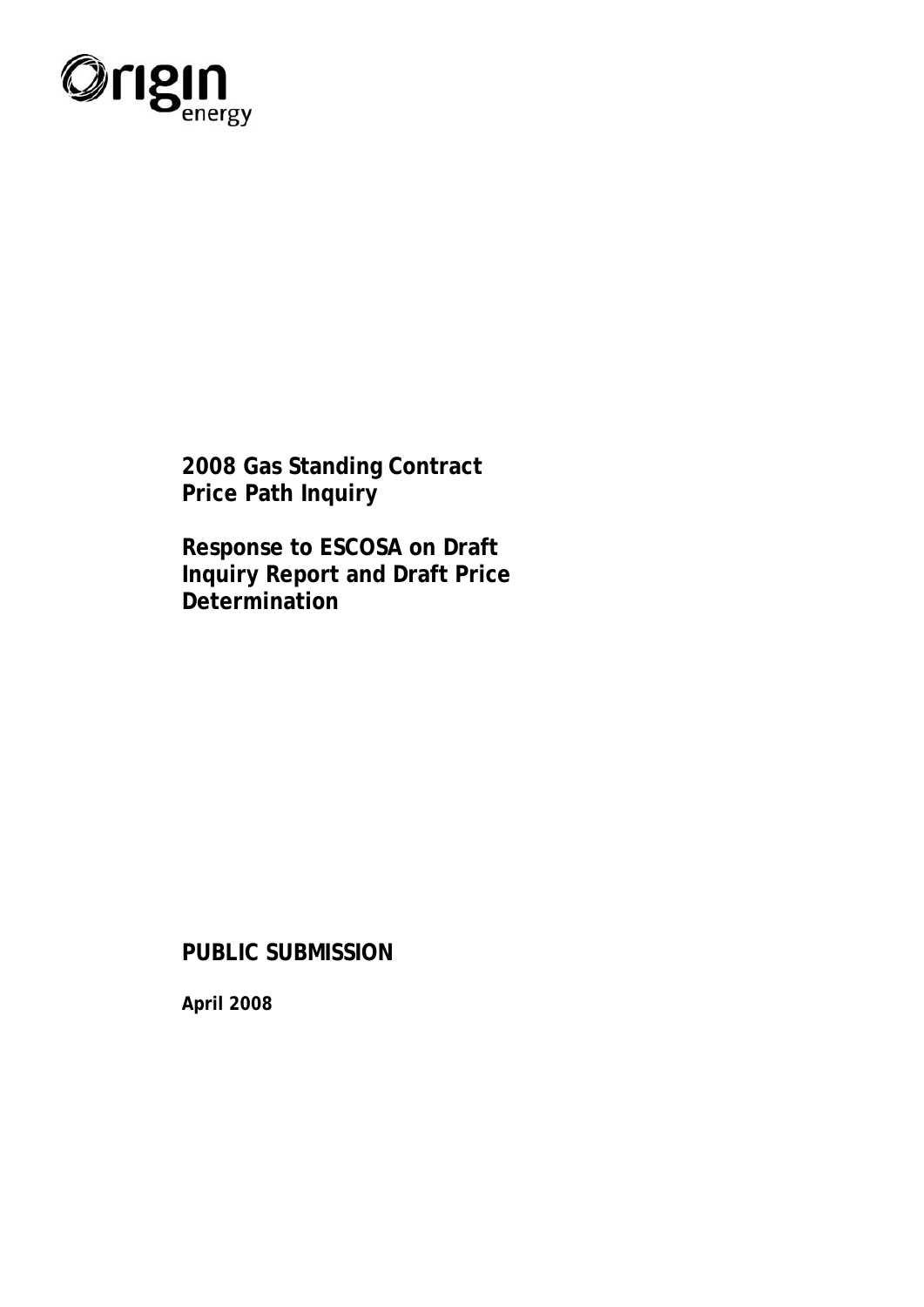# **Contents**

| 1 <sub>1</sub> |                                             |                                                     |  |  |  |  |
|----------------|---------------------------------------------|-----------------------------------------------------|--|--|--|--|
| 2 <sub>1</sub> | Customer Number and Consumption Forecasts 2 |                                                     |  |  |  |  |
| 3 <sub>1</sub> |                                             |                                                     |  |  |  |  |
|                | 3.1                                         |                                                     |  |  |  |  |
|                | 3.2                                         |                                                     |  |  |  |  |
| 4.             |                                             |                                                     |  |  |  |  |
|                | 4.1                                         | Forecast Load Profile and Load Factors (2006-07)  6 |  |  |  |  |
| 5.             |                                             |                                                     |  |  |  |  |
|                | 5.1                                         |                                                     |  |  |  |  |
|                | 5.2                                         |                                                     |  |  |  |  |
|                | 5.3                                         |                                                     |  |  |  |  |
|                | 5.4                                         |                                                     |  |  |  |  |
| 6.             |                                             |                                                     |  |  |  |  |
|                | 6.1                                         |                                                     |  |  |  |  |
|                | 6.2                                         | Full Retail Contestability Capital Expenditure 9    |  |  |  |  |
|                | 6.3                                         | Rate of Change in Retail Operating Costs11          |  |  |  |  |
| 7.             |                                             |                                                     |  |  |  |  |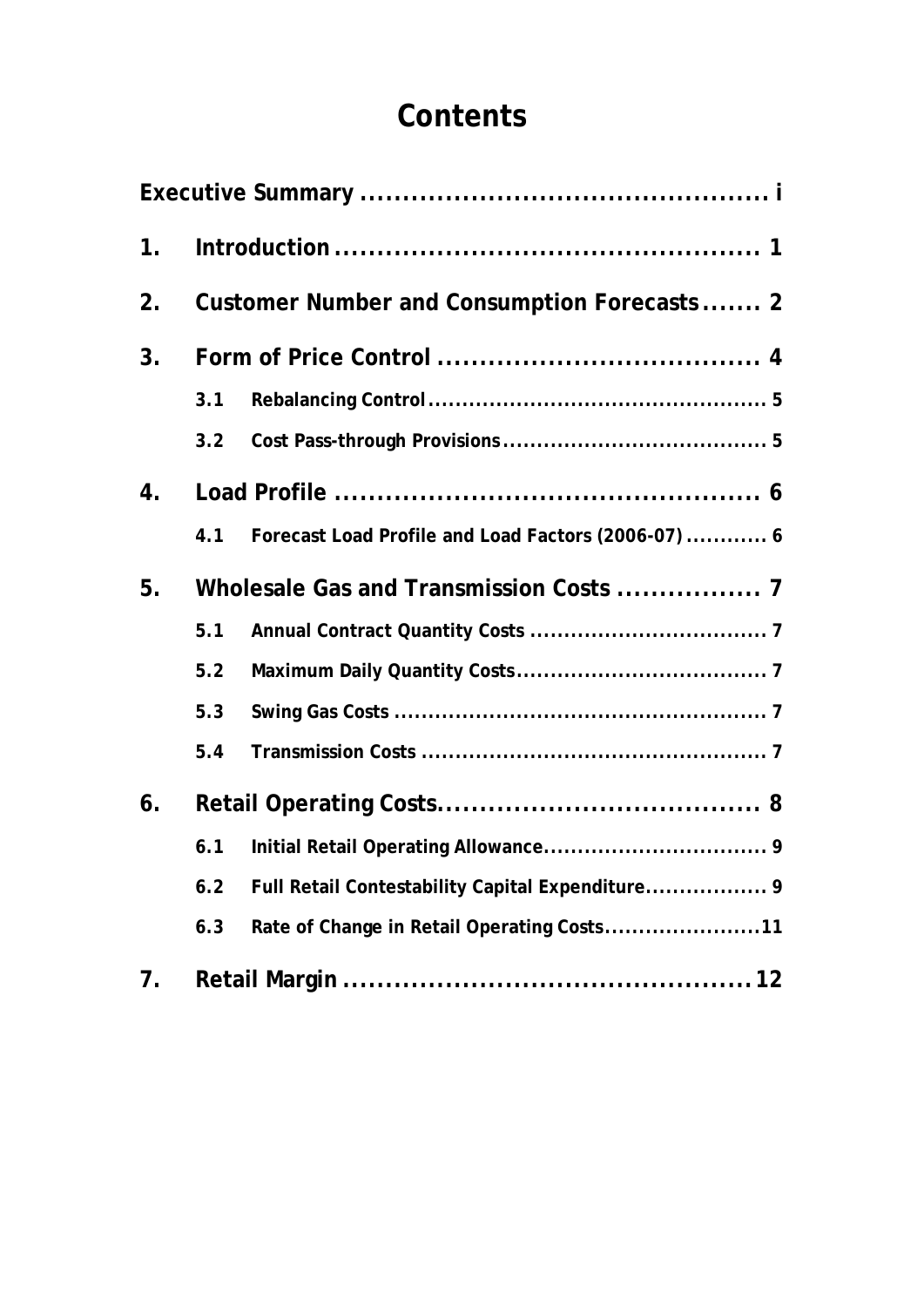### <span id="page-2-0"></span>**Executive Summary**

Origin has reviewed the Draft Inquiry Report and Price Determination released by ESCOSA on the 20 March 2008 and has serious concerns with several of the calculations and conclusions reached by ESCOSA.

Specifically, the Draft Inquiry Report has determined:

- that Origin's 1 in 25 peak day heating degree-days should be replaced with lower estimates provided by MMA that excluded weekends and resulted in reduced load factors;
- to use the retail operating cost from 2007-08 as the starting point in the next regulatory period but only to escalate the 2008-09 retail operating cost at CPI for the term of the next price path;
- to not incorporate any allowance FRC capital expenditure that has not be fully recovered by Origin; and
- that no allowance be made for the impact of customer losses on retail operating cost through either its impact on scale economies nor through customer acquisition costs but instead to make an adjustment to retail margin to account for impact.

Origin believes that its analysis used to derive the load factors for the 2005 Determination was reasonable and should continue to be utilised as the MMA analysis is not appropriate because of several factors including the exclusion of weekends from the analysis.

Origin's has tested the MMA and the Origin load factors against the 2006-07 load data and it shows that the Origin load factors are a better predictor.

With regard to retail operating costs and margins, Origin is concerned that ESCOSA's recommendations on retail operating costs do not give full recognition of the actual costs of supplying gas standing contract customers in South Australia.

First, Origin believes that ESCOSA should accept that there was a commitment for Origin to fully recover its FRC capital costs and that this is provided as a further allowance in 2009-10.

Secondly and more importantly, ESCOSA has not offset the impact of customer churn on retail costs and instead has focussed on compensating for customer acquisition costs through the retail margin.

Origin does not believe that this method has provided sufficient compensation for loss of scale or customer acquisition costs as the retail margin calculation only produces a margin of the quantum that Origin already expected in order to accommodate the prepayment of gas distribution charges to Envestra.

In effect, the ESCOSA draft decision does not provide any compensation to Origin for loss of scale or customer acquisition costs. Origin believes that ESCOSA should address the customer acquisition cost directly in the retail operating cost, an approach that has been widely adopted across jurisdictional pricing decisions and also acknowledge in this, the importance of scale impacts in the retail gas market.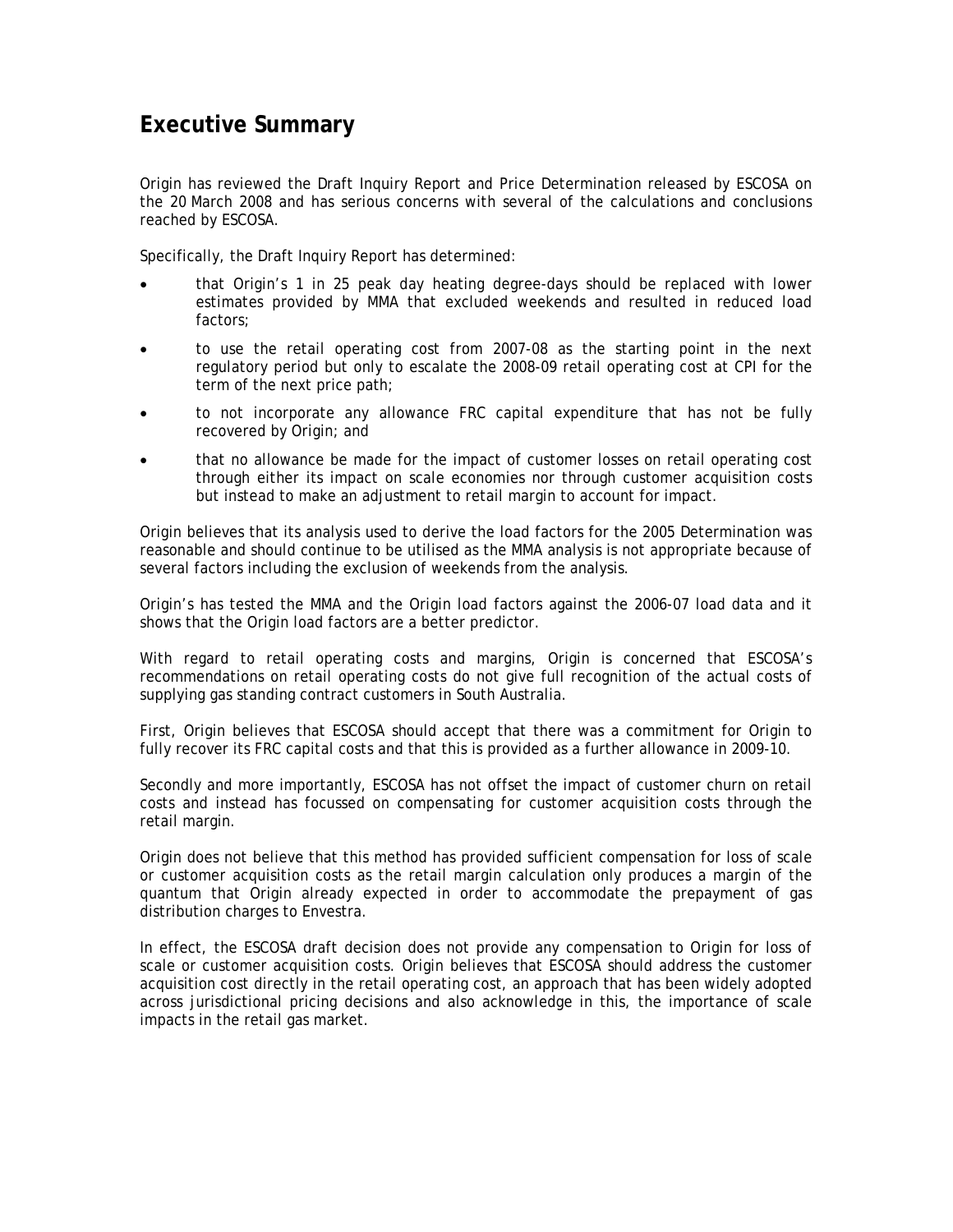### <span id="page-3-0"></span>**1. Introduction**

For the purposes of section 34A(4a)(d)(ii) of the Gas Act 1997 (the Act), Origin Energy (Origin) submitted its proposed determination of prices for the sale and supply of natural gas to standing contract gas residential and small business customers in South Australia to the Essential Services ESCOSA of South Australia (ESCOSA) on 19 November 2007.

ESCOSA released its Draft Inquiry Report and Price Determination (draft report) on the 20 March 2008 in conjunction with supporting documentation by its consultants, McLennan Magasanik Associates (MMA) and the Allens Consulting Group (Allens). Origin has carefully reviewed the draft report and accompanying consultant's reports and this submission raises several issues with the assumptions, information and conclusions reached by ESCOSA.

Origin notes that the ESCOSA's draft report has resulted in average prices that are substantially lower than that sought by Origin in its November 2007 price path submission. This is most significant in 2008-09 when ESCOSA has reduced the 8.60 per cent and 17.25 per cent nominal increases proposed by Origin for residential and small business retail tariffs to 4.04 per cent and 9.30 per cent respectively. ESCOSA has also reduced the annual changes in retail tariffs for 2009-10 and 2010-2011 from CPI+1.6 per cent and CPI + 0.7 per cent respectively to CPI.

These changes will have a significant commercial impact so Origin would requests that ESCOSA appropriately consider and address the issues identified in this response in its final price determination.

This submission addresses each of the key elements in the draft report in turn:

- section 2 considers the forecast of customer demand and consumption for each customer group;
- section 3 reviews the rebalancing controls and proposed pass-through provisions;
- section 4 comments on the treatment of load factors by ESCOSA;
- sections 5 addresses the changes to Origin's proposed wholesale gas and transmission costs; and
- sections 6 and 7 discuss the changes to the allowed retail cost and margin.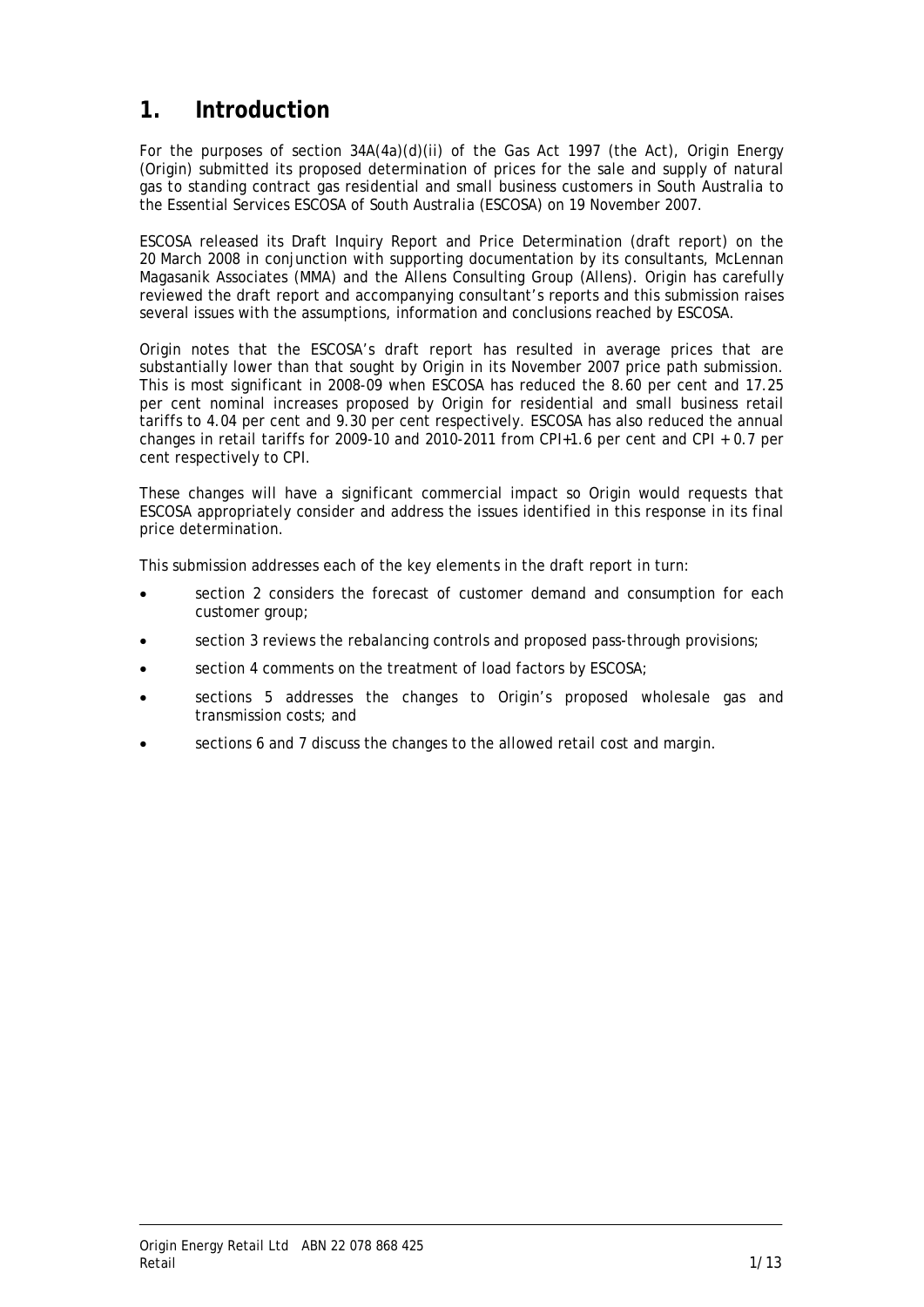### <span id="page-4-0"></span>**2. Customer Number and Consumption Forecasts**

The ESCOSA draft report reviewed Origin's assumptions regarding forecast customer numbers and customer consumption for small customers on standing contracts and concluded that Origin's:

- forecast of customer numbers based on current average churn rates is reasonable and has therefore accepted these forecasts; and
- estimation of customer consumption does not reconcile with the quarterly consumption data collect by ESCOSA and hence, has based its analyses on consumption forecasts derived from the ESCOSA data.

In determining the forecast customer numbers and consumption, Origin used two years of data on gas consumption and customer churn which indicated that:

- usage patterns are reasonably stable over time, particularly with respect to the important parameters of average consumption and allocation of consumption to the consumption blocks; and
- churn rates away from standing contracts have been reasonably constant at around 24 per cent per annum in aggregate, although differing between residential and SME customer segments and between Adelaide and the regional centres.

Based on these observations, Origin determined the forecast of standing contract customers based on the continuation of the average churn rate for 2005/06 and 2006/07. ESCOSA has acknowledged in the draft report that the current churn rates are higher than forecast under the previous price path period and that the current churn rates are not likely to decline over the next three years. Based on MMA's recommendation, ESCOSA has accepted Origin's forecast customer numbers.

In relation to consumption, ESCOSA has expressed concerns with Origin's approach, particularly with the higher average consumption figures quoted in the Origin proposal.

Origin adopted a particular methodology with respect to consumption (and revenue) calculations that focussed on the analysis of individual bills where these bills applied to standing contract customers. Because it was linked to actual bills, it was our view that this approach provided the most robust assessment of costs and revenues associated with standing contract customers over the course of a year. In particular, it seemed the most appropriate methodology to use when such a significant number of standing contract customers were transferring to a market contract (with Origin or a third party) over the course of the year.

As discussed in Origin's submission, the "average consumption" that emerges from this calculation was actually a mathematical construct derived from the analysis of bills and used for forecasting purposes rather than an empirical statement about consumers' usage patterns.

Rather, it is simply the total billed consumption for standing contract customers over a period of 12 months divided by the estimated number of active standing contract customers at a point in time (December of the relevant financial year).

Given that the retail price control formula uses the revenue control form of average \$/ GJ (by market segment), the forecasting of annual consumption and consumption by tariff bands is a central element in the process.

ESCOSA has determined an average residential consumption forecast of 22.1GJ/pa and average SME consumption forecast of 155.4GJ/pa.

Origin understands that ESCOSA has had some difficulty reconciling Origin's consumption data in the submission with external data. We note, however, that MMA's comparison of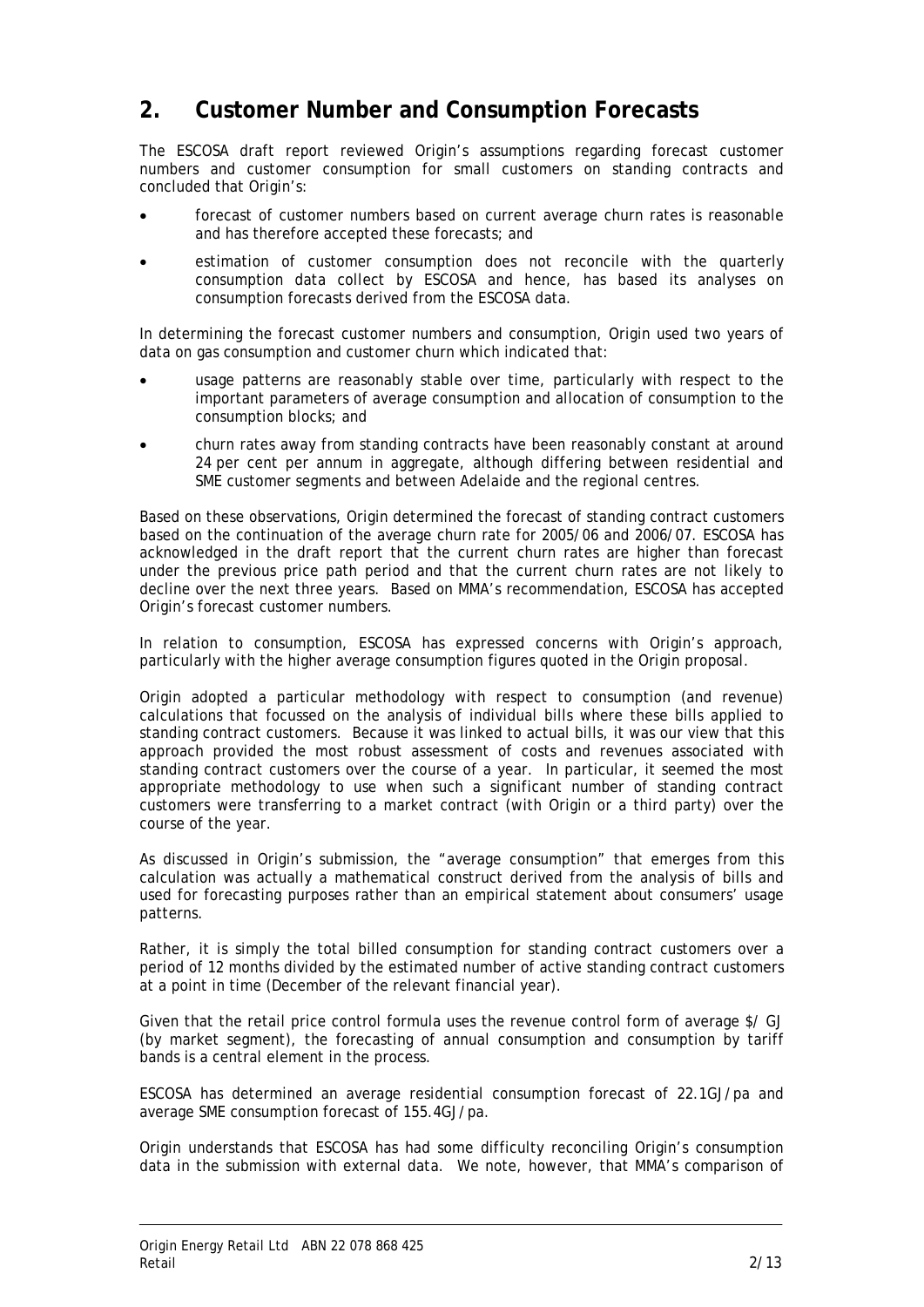Origin's "average consumption" with Envestra's average consumption derived for the purposes of their network determination is not particularly relevant. Envestra's analysis does not take account of the differences between standing contracts and other contracts, nor does it take account of the analytic issues of identifying the gas consumption amounts associated with standing contract customer in the context of such a significant movement away from standing contracts to market contracts (with Origin or other retailers).

Nevertheless, for the purposes of this determination, Origin accepts the use of the average consumption forecasts and the allocation to the tariff blocks for the 2008/09 to 2010/11 period as set out in the ESCOSA draft report.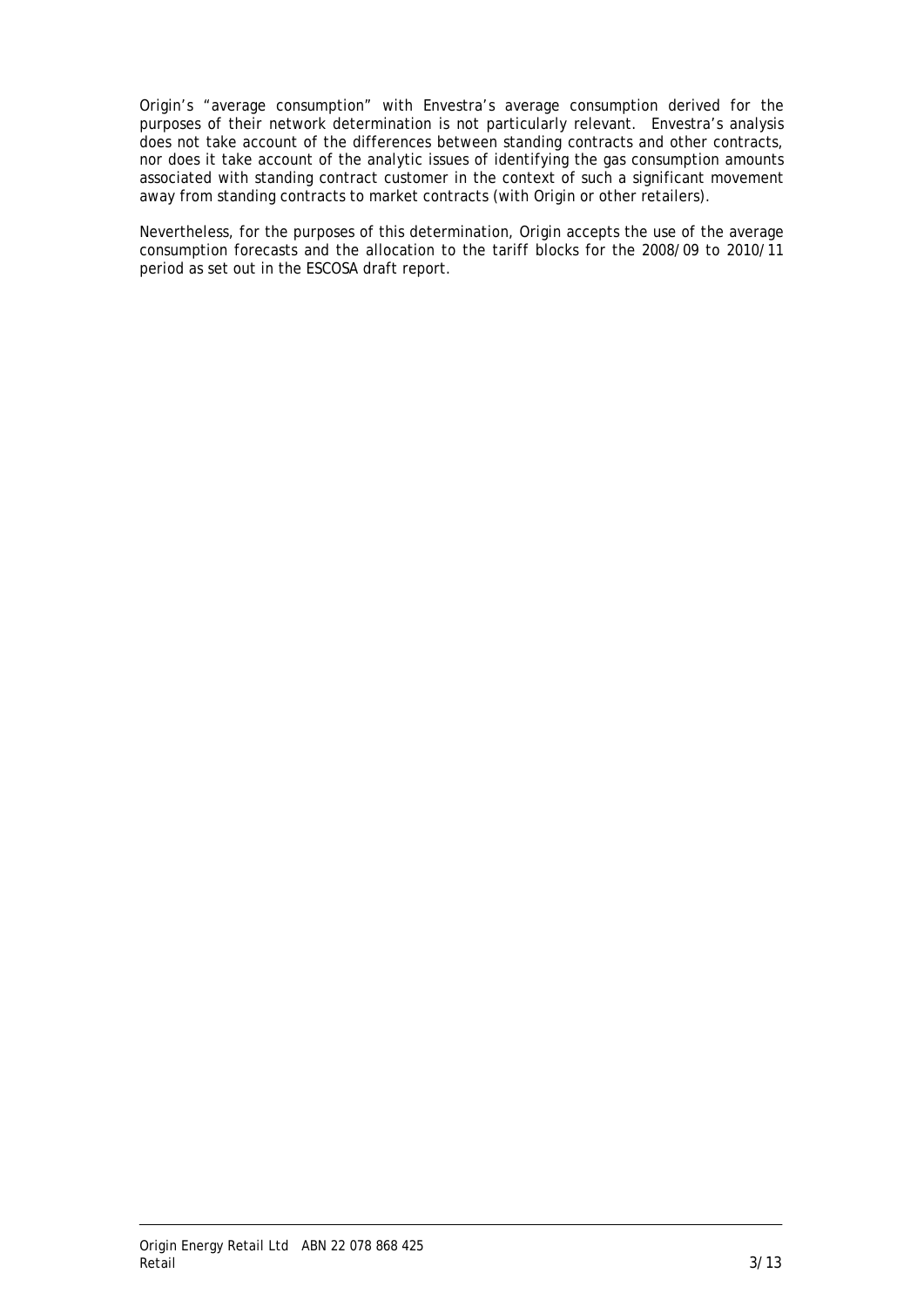# <span id="page-6-0"></span>**3. Form of Price Control**

In considering the form of price control, it should be explicitly acknowledged that the current methodology places considerable risks on the retailers, particularly in the later years of the 3-year period. These risks that were clearly demonstrated during the current determination period when Origin's costs increased more rapidly than those allowed under the theoretical forecasts of the 2005 – 2007 price determination.

The difficulty with recovering these additional costs in subsequent determinations and within a rapidly churning market is significant. For example, only the pass-through provisions appear to allow for correction of past events and these do not canvass such events as a spike in MDQ prices as occurred in winter 2007.

A clear example of this was the forecast in the previous determination that MDQ costs would remain constant in real terms in the last 2 years of the determination. This proved to be a significant error, but it was not an error that could be corrected by the passthrough mechanism and it is certainly not clear that it could be addressed appropriately under the special circumstances provisions.

The ESCOSA's draft report provides for the following changes to the form of price control:

- that REMMCo charges are treated as non-controllable costs rather than be incorporated into the retailer tariffs as was done in the 2005 gas standing contract price determination;
- that the average revenue control (\$/GJ) continue to be applied separately on residential and SME retailer tariffs but that the annual revenue be based on revised sales forecasts in each year rather than using the forecast volumes from this decision as proposed by Origin;
- that Origin's proposal for no rebalancing controls is not accepted and that rebalancing controls be set such that no customers charge under the retailer tariff increases annually by more than CPI + 3 per cent;
- that the pass-through events exclude the transmission cost event from the 2005 determination and be limited to:
	- changes in taxes;
	- regulatory reset events; and
	- ministerial direction events;
- that the specific events identified by Origin, namely significant forecast error and major operational failures, be captured under the "special circumstances" provision of the Gas Act rather than as pass-through events; and
- that Origin will be able to seek new tariffs or close existing tariffs after 1 July 2008, subject to ESCOSA approval.

All other elements of the price control framework remain as previously determined.

These decisions are accepted by Origin however, Origin would make further comment on the rebalancing controls and the appropriate cost pass-through events including the special circumstance provisions.

Origin would also seek specific and explicit recognition in the Final Determination that "special circumstances" events include events arising from national and jurisdictional responses to climate change. This would include, but not be limited to:

- national schemes such as the expanded MRET scheme and the Emissions Trading Scheme; and
- jurisdiction specific schemes such as REES and Solar PV schemes.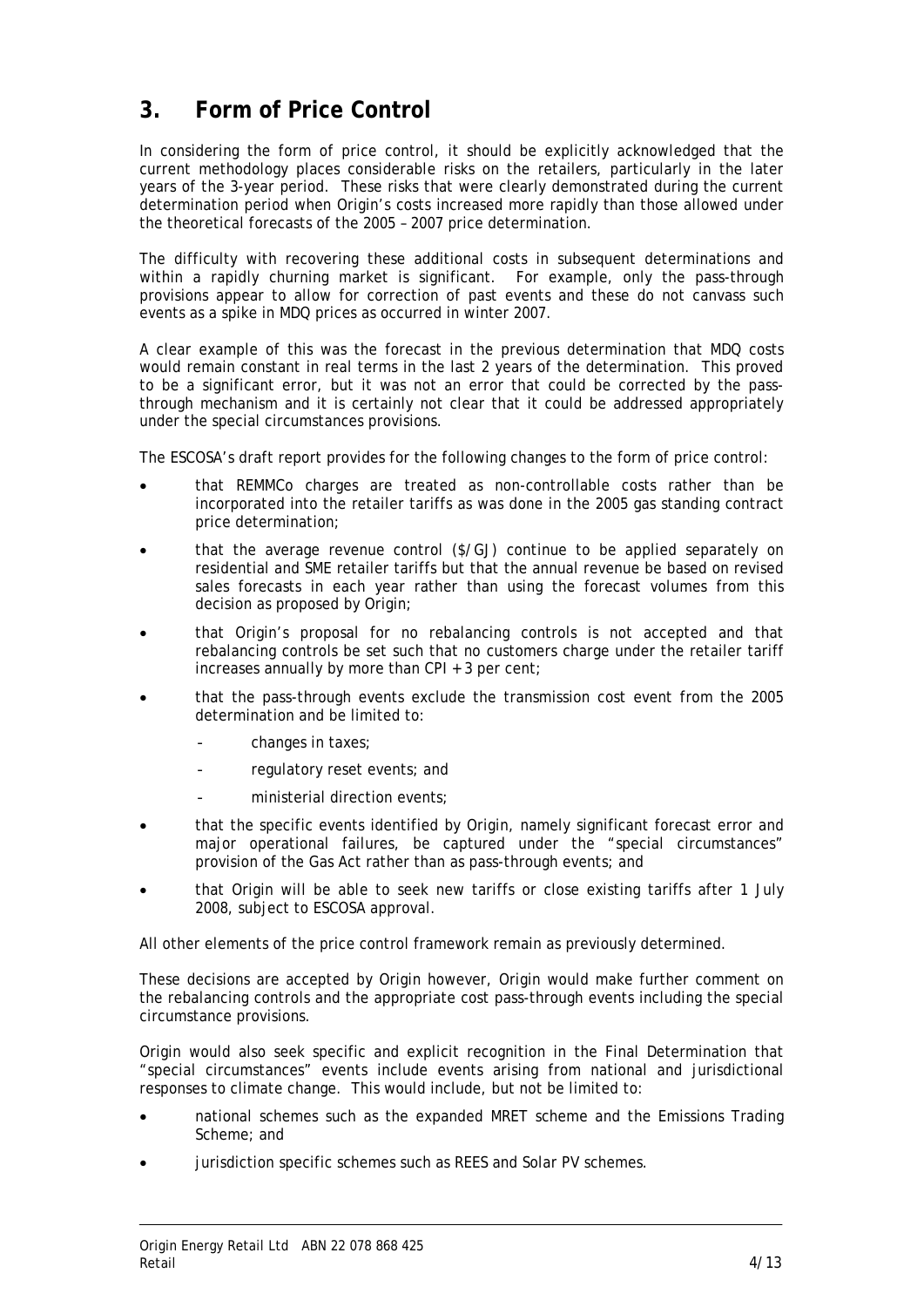<span id="page-7-0"></span>Any one of these schemes may lead to fundamental changes in the gas market including the cost of gas, cost of MDQ, cost of transmission and changes in average consumption.

Our concerns are exacerbated by the length of the price determination period, which continues to 2010/2011. There is a good deal of uncertainty around the new carbon abatement arrangements and their impact on electricity and gas prices, particularly beyond 2009/10. It is therefore critical that all parties in the current determination explicitly acknowledge the risks and challenges of attempting to predict energy costs beyond 2009/10.

#### **3.1 Rebalancing Control**

The current gas standing contract price determination incorporates a rebalancing control, where the annual increase in each retailer tariff must be no more than CPI+7 per cent for residential customers, and CPI+5 per cent for SME customers. Origin has undertaken significant tariff rebalancing but further small changes may be required within and between tariff categories in the future.

Origin believes the ESCOSA decision of a rebalancing constraint of CPI + 3 per cent is sufficient to reach this objective.

However, Origin would reiterate that the rebalancing control should be based on an "average increase plus X%" control rather than using CPI plus X. This is consistent with the approach adopted in Victoria and allows some controlled tariff rebalancing even in the context of significant price changes.

Of course, in the current draft report, the average increase and CPI are the same values in years 2 and 3 of the price path so it has no impact but ESCOSA should consider this approach as it provides additional flexibility for tariff reform.

#### **3.2 Cost Pass-through Provisions**

ESCOSA has accepted pass through provisions for change in taxes events, regulatory reset events and ministerial directions events. ESCOSA has previously rejected Origin's request for the pass-through of significant supply interruption events, claiming that these matters are better addressed through the "special circumstances" provisions of the Gas Act.

Origin disagrees with the ESCOSA's rejection of Origin's request for a pass-through of significant supply interruption events.

The delay in the decision process under the "special circumstances" provision of the Gas Act creates a major practical and administrative problem in its own right for both Origin and ESCOSA. With high levels of customer churn, the customer base to recover the costs will be significantly eroded between the time of the event and the recovery of the costs. Remaining standard contract customers will be forced to pay for all customers that were on standard contracts at the time of the event (there being no means of recovering from those who had churned in the interim), clearly an inequitable outcome.

In addition, Origin would specifically request that the cost pass-through provisions include an event for Wellhead Price Review. This would cover the significant risk of any wellhead price review pushing gas prices up during the period of the price-path without having to accommodate this risk within current prices. Origin therefore seeks a specific pass-through under these provisions as well as the additional specific provisions under the "special circumstances" provisions as discussed above.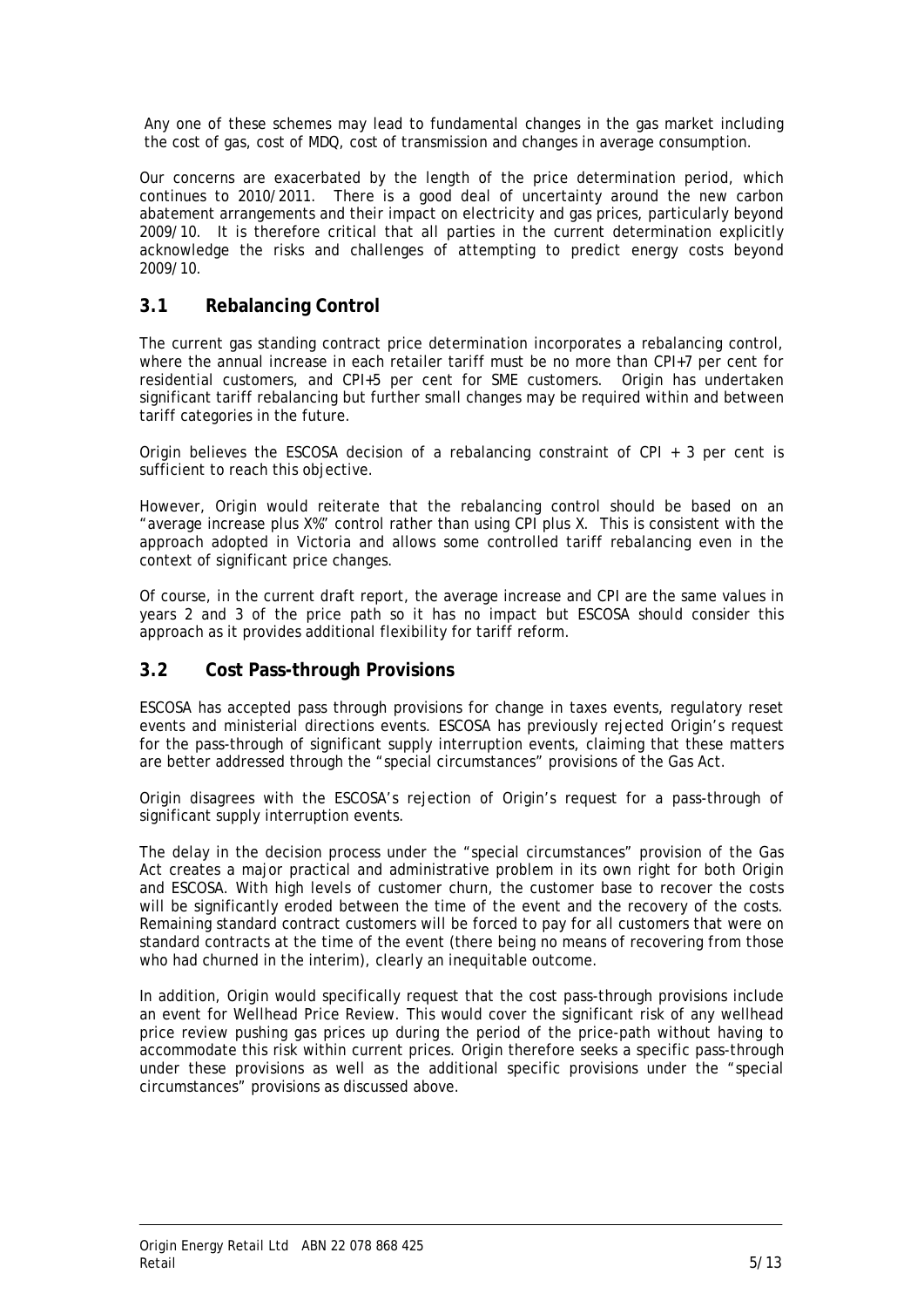## <span id="page-8-0"></span>**4. Load Profile**

A key assumption reviewed in the ESCOSA draft report was Origin's assumption of maintaining the load factors that have previously been used in the 2005 price path determination.

The load factors required for the price path are related to the regulatory requirement and accepted industry practice to meet 1 in 25 year peak demand and are vitally important in allocating capacity related costs associated with wellhead and transmission costs. Given the stability of customer's consumption characteristics, Origin chose to adopt the same constant load factors as previously accepted.

The draft report has concluded that:

- Origin's modelling of load factors used in the derivation of gas demand are reasonable; but
- Origin's 1 in 25 peak day heating degree-days (HDD) should be replaced with lower estimates as provided by MMA based on excluding weekends; and
- the resultant load factors be reduced for residential and SME customers.

Origin does not accept the review of the 1 in 25 peak day HDD and resultant derivation of significantly reduced load factors for South Australia.

Origin believes that its analysis used to derive the load factors was reasonable, as acknowledged by ESCOSA and should be maintained and that the MMA analysis of the peak day is not appropriate because:

- MMA appears to have used Origin's sensitivity coefficients, that were derived from Degree Day (DD) data, in conjunction with their HDD data;
- the exclusion of weekends from the analysis has no fundamental basis; and
- when the resultant load factors are tested practically against actual data, the load factors proposed by Origin are reasonable while the MMA load factors would result in customer curtailment.

These issues are discussed in detail in a confidential submission to ESCOSA.

#### **4.1 Forecast Load Profile and Load Factors (2006-07)**

Origin has undertaken an empirical analysis of peak day weather and demand in 2006-07 to assess the practical viability of the load factors proposed by MMA. To do this, Origin has used the load factors from both the Origin submission and the ESCOSA draft report and applied them to the load profile of 2006-07 to analyse their predictive capability.

ESCOSA's proposed reduction of Mass Market and SME load factor significantly reduces the volume and allowable cost associated with Origin's purchase of Wellhead and Transmission Maximum Day Quantities.

Origin's analysis showed that, even on an average peak day, the MMA approach will seriously underestimate mass market gas supply requirements. If Origin were to purchase its transmission and peak gas supply for mass market customers on the basis of the draft report, it would not be able to fulfil its statutory obligations.

In saying this, it is inappropriate to set prices such that Origin can only meet its obligation to supply small customers on peak days by curtailing supply to other larger customers. Such an obligation is unfair to both Origin – who cannot commit to supplying large customers to the same service level as our competitors in the large customer market - and to other competing retailers in the mass market (in that it is a cross subsidy).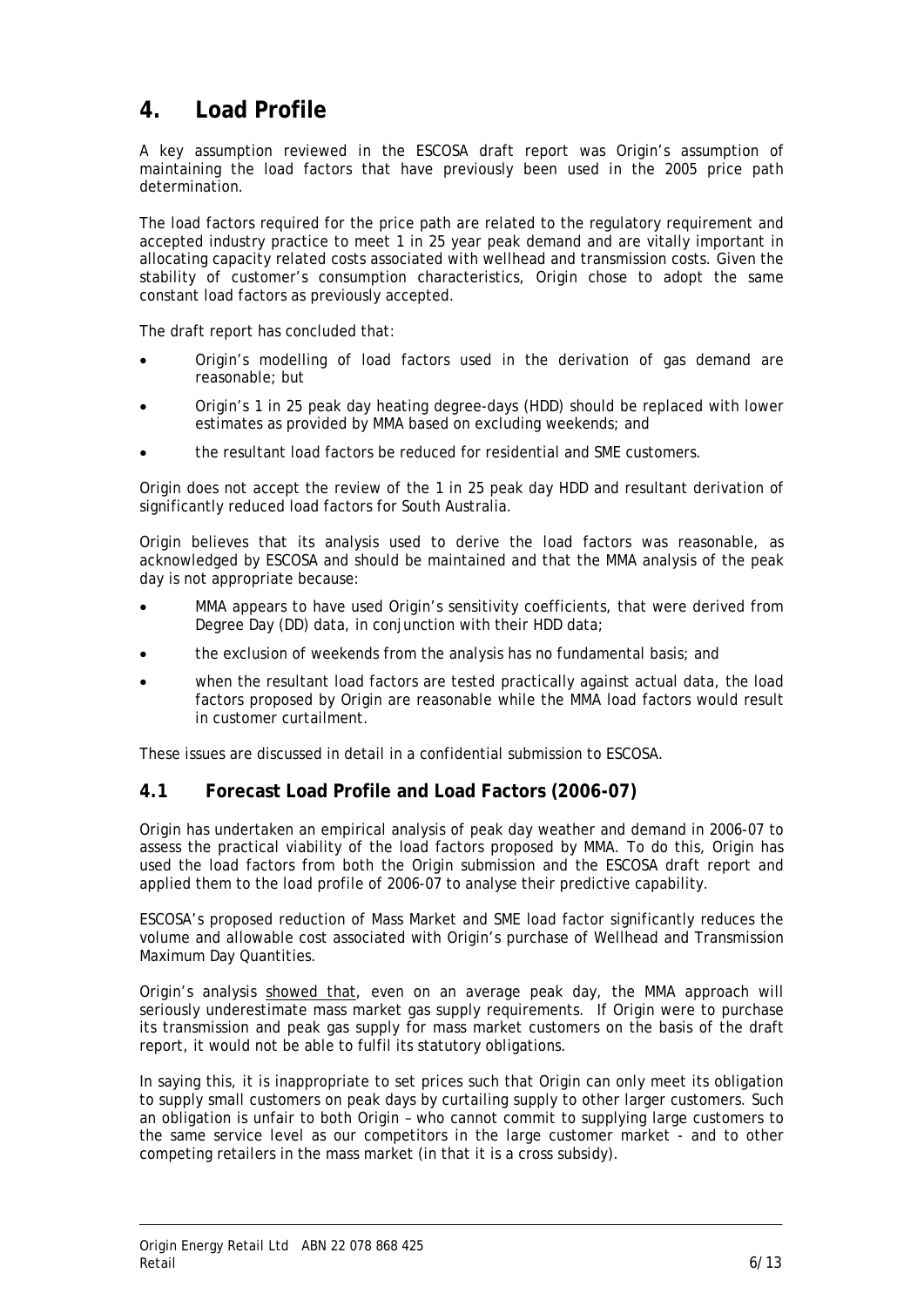### <span id="page-9-0"></span>**5. Wholesale Gas and Transmission Costs**

There are three elements to the wholesale cost of gas:

- annual contract quantity ("ACQ") costs;
- maximum daily delivery ("MDQ") costs; and
- swing gas costs.

Origin's response to ESCOSA's draft report for each of these areas including transmission costs is discussed in turn below.

#### **5.1 Annual Contract Quantity Costs**

In the draft report, ESCOSA has largely accepted Origin's proposed gas volumes and prices but has not considered the risk of any future price review.

Origin accepts the difficulty that ESCOSA and MMA have experienced in accessing price review increases. By their very nature, wellhead price increases are difficult to forecast and in tendering a forecast, Origin is at risk should the increase be higher than anticipated.

Within the next three years of the price path the energy industry will be faced with significant wellhead price uncertainty associated with carbon cost, LNG export projects in central Queensland, increased gas production costs and the implications of increased demand for gas fired electricity.

Origin requests that 'Wellhead Price Review' be explicitly included as a pass-through event and explicitly acknowledged and documented as such.

#### **5.2 Maximum Daily Quantity Costs**

ESCOSA has proposed an average increase in the price of MDQ that is less than the increase proposed by Origin. Origin maintains that its original proposal is appropriate and has commented on such in a confidential submission to ESCOSA.

#### **5.3 Swing Gas Costs**

ESCOSA has proposed a \$0.02/GJ allowance for Overrun and Imbalance costs. This is less than the rate proposed by Origin.

It is evident to Origin that ESCOSA is not comfortable including a risk premium and that a more appropriate mechanism is to explicitly allow for the pass-through of risk under 'Reopening Events'. Origin acknowledges that for this provision to be evoked the event should be "large and unusual".

#### **5.4 Transmission Costs**

In assessing Origin's proposal, ESCOSA has reduced the amount allowed for transmission costs by removing or reducing certain services.

Origin has commented on these changes in its confidential submission.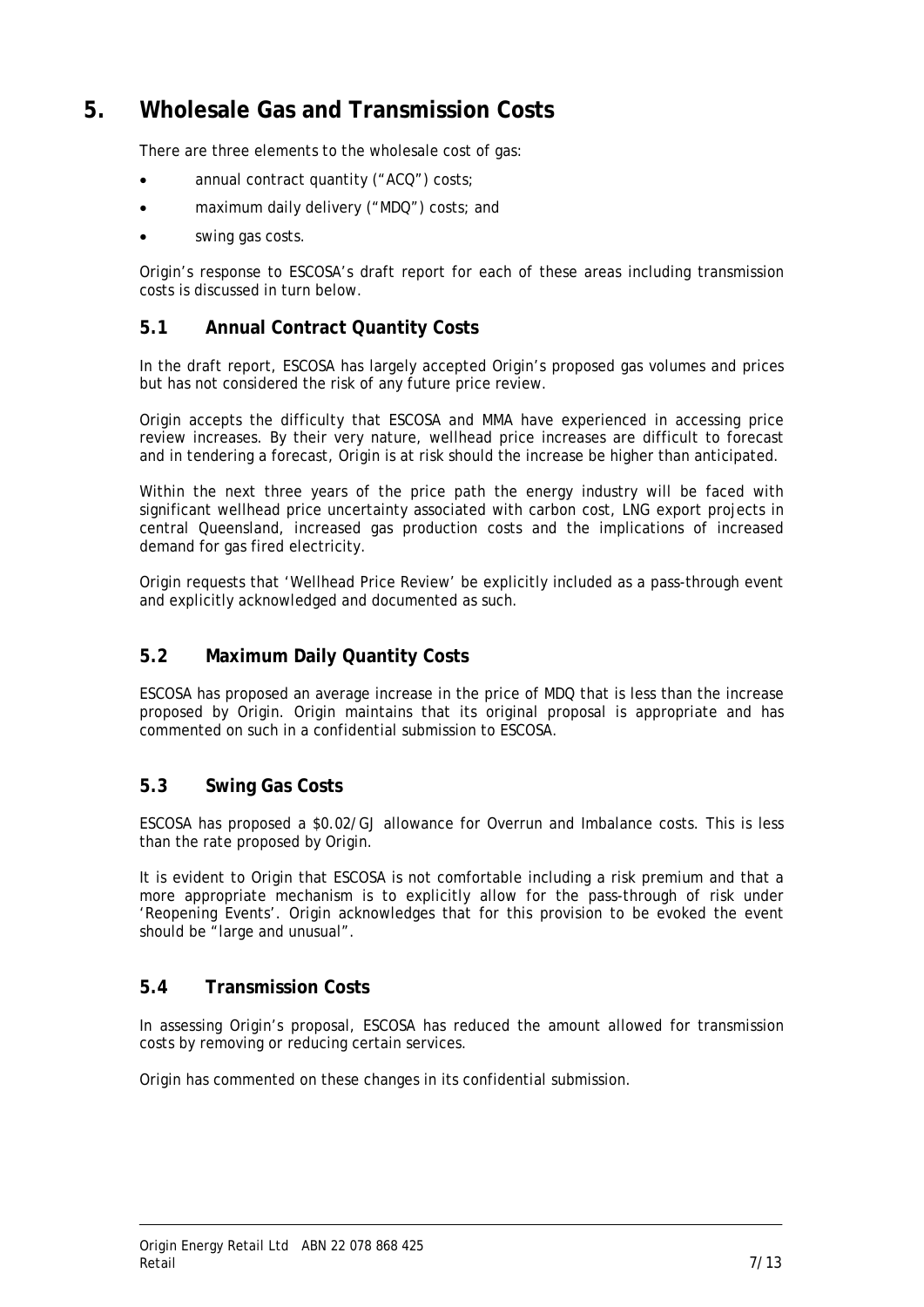# <span id="page-10-0"></span>**6. Retail Operating Costs**

Origin's proposal for retail operating costs was to use the current cost of \$80.85 per customer for 2007/08 (\$Dec 08), excluding the FRC allowance, and to continue to adjust this forward using a CPI + 4 per cent approach to account for cost pressures and the significant impact of customer churn both historically and going forward.

Origin also proposed an adjustment of the FRC cost allowance to ensure Origin's full recovery of its FCR capital costs based on actual customer losses rather than the forecasts used for the 2005 decision.

|                       | December 2008 \$/customer, GST exclusive |         |         |         |
|-----------------------|------------------------------------------|---------|---------|---------|
|                       | 2007/08                                  | 2008/09 | 2009/10 | 2010/11 |
| Retail operating cost | 80.85                                    | 84.08   | 87.45   | 90.94   |
| FRC operating cost    | 9.03                                     | 9.03    | 9.03    | 9.03    |
| FRC capital costs     | 11.49                                    | 8.55    | 8.55    | 8.55    |
| Total                 | 101.38                                   | 101.67  | 105.03  | 108.53  |

**Table 8:** Proposed retail operating cost per customer, 2008/09 to 2010/11

Source: Origin Energy

The ESCOSA's draft report has made the following decisions regarding Origin's proposal for retail operating cost for gas standing contract prices:

- to accept Origin's proposal and use the retail operating cost from 2007-08 as the starting point in the next regulatory period;
- to incorporate the allowance for FRC operating expenditure into retail operating costs going forward;
- for FRC capital expenditure recovery to only be included in 2008-09 as per the 2005 decision and that no allowance be made for capital investment that has not be fully recovered by Origin;
- to escalate the 2008-09 retail operating cost at CPI for the term of the next price path;
- to not make any allowance for the impact of customer losses on retail operating cost through either its impact on scale economies nor through customer acquisition costs; and instead
- to make an adjustment to retail margin to account for this negative impact.

As a consequence, Origin is concerned that ESCOSA's recommendations on retail operating costs do not give full recognition of the actual costs of supplying gas to standing contract customers in South Australia and each of these issues is addressed in turn below.

Origin would highlight that it requires ESCOSA to maintain a consistent approach to its analysis of the price path for gas standing contract customers. As such, Origin believes it is inappropriate to analyse different retail cost elements by considering gas customers in different ways such as:

- standing contract customers in South Australia in one analysis;
- total South Australian standing and market gas customers in another; or
- all Origin's gas customers nationally for another.

Origin would like ECSOSA to clearly define how it is analysing the South Australian prices for gas standing contract customers.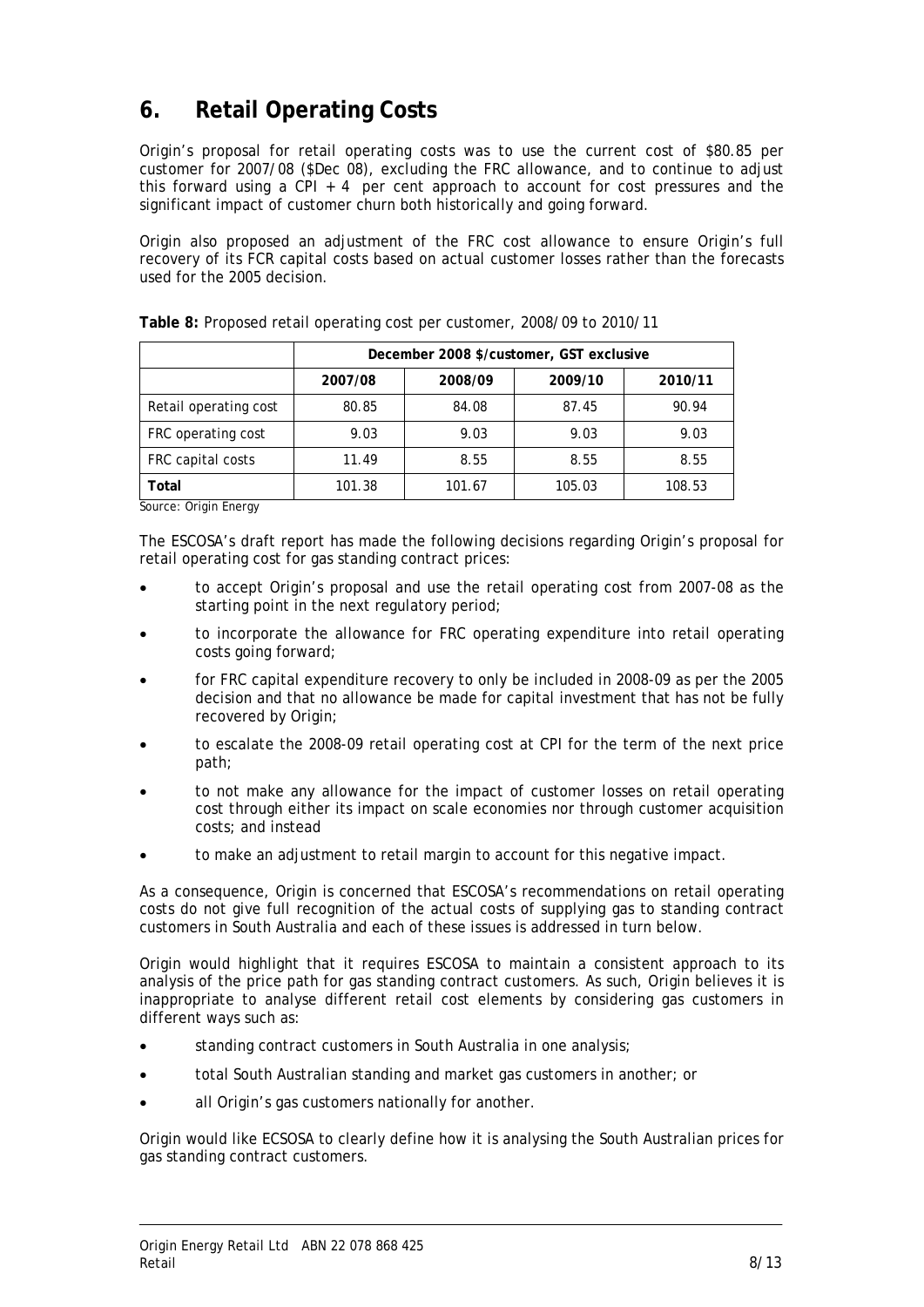#### <span id="page-11-0"></span>**6.1 Initial Retail Operating Allowance**

Origin proposed and therefore accepts the use of retail operating cost from 2007-08 as the starting point for the next regulatory period.

However, in doing so, Origin would highlight that using this figure as a starting point for retail operating costs was only part of Origin's complete proposal for retail costs which included just as importantly:

- recognition of the extent of customer losses from gas standing contracts during the previous period compared to the forecasts in the 2005 determination;
- that customer losses are also expected to continue in the future price period, as accepted by the ESCOSA draft report, and that they need to offset any further negative impacts on Origin's underlying cost to serve due to losses of scale; or alternatively
- that ESCOSA consider the costs associated with customer retention and acquisition that are needed to avoid the loss of scale impacts.

ESCOSA has accepted the 2008-09 retail operating cost but has decided not to offset the impact of customer churn on costs and instead focussed on compensating for customer acquisition costs through retail margin.

Origin does not believe that this method has provided equivalent compensation for loss of scale or customer acquisition costs as it is clear that the customer value has been reduced substantially in order to provide a palatable retail margin. This is discussed further in the retail margin section but Origin recommends that ESCOSA reconsider it approach and utilise retail operating cost to attend to this issue.

Origin would highlight that the approach of including customer acquisition costs in retail operating costs has been accepted in other jurisdictions and applied by ESCOSA to AGL's electricity Price Determination. Origin therefore cannot understand why, in this instance, ESCOSA has chosen a different theoretical approach (putting aside the practical limitations of the approach as discussed in the retail margin section of this submission).

#### **6.2 Full Retail Contestability Capital Expenditure**

The ESCOSA draft report has:

- incorporated the allowance for FRC operating expenditure into retail operating costs going forward; but
- made no allowance for FRC capital expenditure that has not been fully recovered by Origin.

Origin acknowledges the inclusion of the FRC operating cost and the rationale in considering this cost as part of the total retail operating cost rather than treating it as a separate allowance.

However, Origin is genuinely concerned that no further consideration is to be given to its FRC capital expenditure. On this issue, ESCOSA has commented that:

- Origin has not provided them with any evidence of a commitment by the South Australian government that Origin will be able to recover its FRC cost;
- the allowance for capital cost is also included in Origin's sales to market customers and this indicates that Origin has already recovered a significant amount of the FRC capital expenditure; and
- it does not consider it appropriate to effectively reopen its previous decision in order to approve a different amount for the FRC capital expenditure allowance.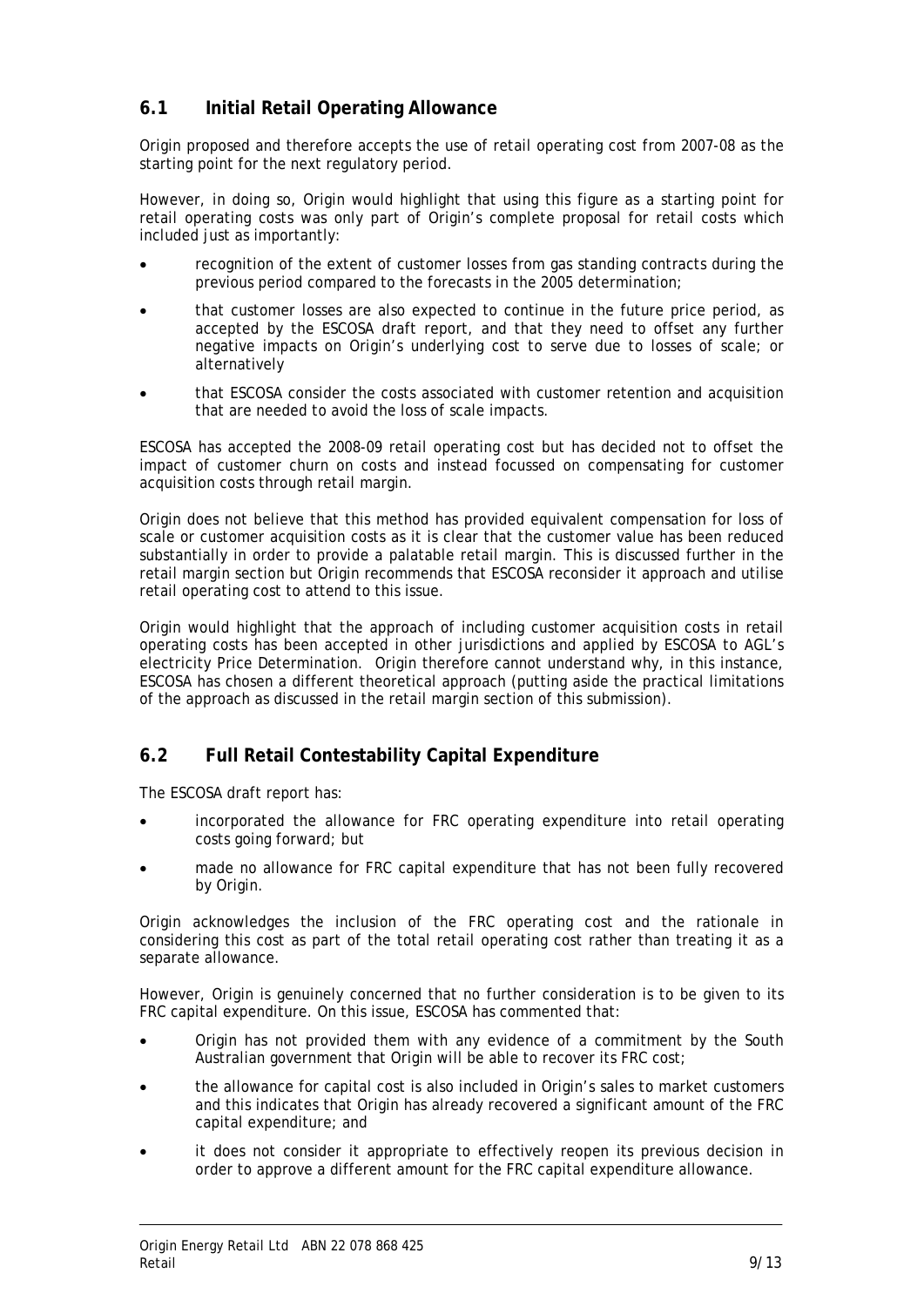For the introduction of FRC in South Australia, Origin, as the incumbent gas retailer, was required to make capital investments to allow its competitors to acquire its customers.

Origin believes that a commitment was given to Origin prior to commencement of FRC and its investment in new FRC systems for the South Australian gas market and the adaptation of existing systems to FRC. This commitment gave Origin reassurance that the specific costs associated with enabling gas FRC to take place would be recoverable in future years. These costs were prudent and efficient costs associated with an incumbent retailer implementing and operating the capability to allow retail FRC to be implemented and did not include marketing activities. Origin has provided ESCOSA with evidence of this commitment and believes this evidence should be sufficient and considered in the determination.

Origin highlights in this context that the approach taken by ESCOSA in the draft report means that Origin has been denied the opportunity to recover its capital costs incurred in establishing FRC for the benefit of the South Australian community. This is unreasonable and would be in clear contrast to the allowance of full FRC cost recovery that has been granted to the distribution company. There is no reason why one party should be denied full recovery of the capital cost to enable FRC while another party is granted this. Should Origin's justifiable cost recovery be denied, the resulting regulatory risk should be a factor that is incorporated into the retail margin analysis.

Origin is also of the understanding that ESCOSA can make further allowance for the FRC capital expenditure shortfall in this price path determination without considering it a reopening of the previous decision. The options are many.

Origin proposed a number of alternative options for the calculation of the FRC costs to achieve full cost recovery and address a number of other limitations of the modelling of costs over the recovery period. This was provided on a confidential basis to ESCOSA and Allens, the ESCOSA consultants, have reviewed and calculated appropriate FCR charges for these scenarios which can be utilised.

As to the matter of standing versus market contracts, Origin calculated the FRC capital recovery on standing contract customers and ESCOSA accepted the approach proposed by Origin which was also consistent with that adopted by the Minister in setting 2004/05 standing contract prices.

Origin believes that this cost recovery should therefore continue to be calculated based on standing contract customers.

However, even if the calculation was conducted including all Origin market customers and using the precarious assumption that all market customers paid the full FRC cost, there would still be a capital recovery shortfall, albeit smaller.

Origin therefore proposes that ESCOSA accept that there was a commitment for Origin to fully recover its FRC capital costs and that this can be provided as a further allowance in 2009-10.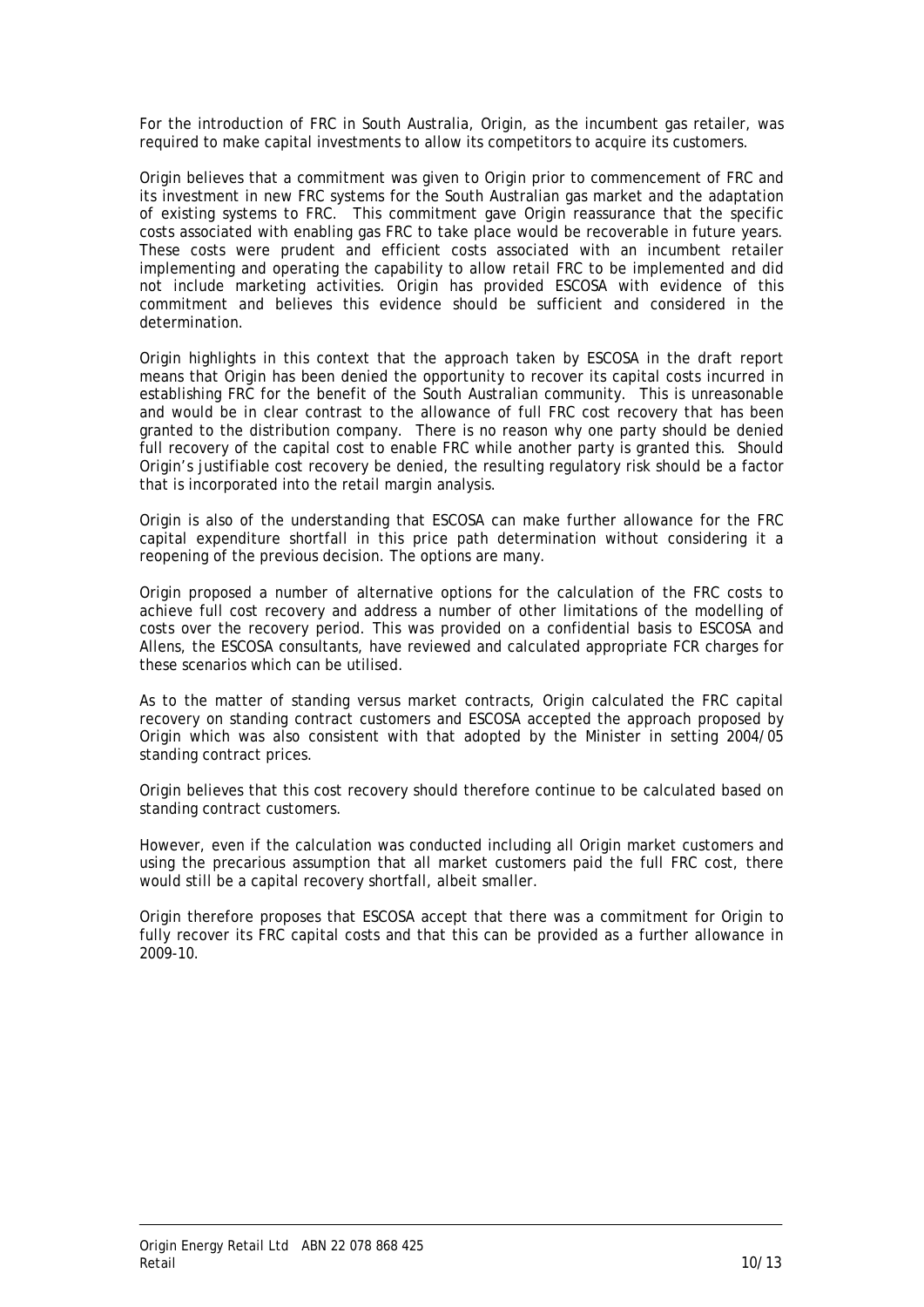#### <span id="page-13-0"></span>**6.3 Rate of Change in Retail Operating Costs**

The Origin price path proposal included a change in retail operating cost of CPI + 4 per cent per annum. This was to accommodate retail cost pressures but predominantly, to account for the impact that customer losses had had, and would continue to have on the scale efficiencies of servicing gas standard contract customers.

The ESCOSA draft report has reduced the rate of change in retail operating cost to CPI given it attempts to allow for the impact of future customer churn through the retail margin.

Origin accepts that if the impact of future customer losses is accounted for in the retail operating cost then a CPI rate of change would be reasonable, given that ESCOSA has concluded that the escalation of retail costs (such as labour) is being offset by productivity improvements.

However, ESCOSA should note that Origin's proposal for the retail operating cost starting point was made recognising that it had not accounted for the impact of customer churn in the previous period but accepting that this would be partially accounted for going forward through the CPI + 4 per cent annual change.

This was consistent with ESCOSA's decision to escalate using CPI+2 per cent in the previous period which was, in fact, an under-provision for the loss of economies of scale given that churn was substantially higher than forecast. As highlighted by Origin in its price path proposal, the extent of customer losses from gas standing contracts during the previous period would have required a escalation in retail operating costs in excess of CPI+10 per cent in that period to account for the impact on retail fixed costs.

**In summary, had we used the 2005 approach to adjust 2007/08 starting point for actual churn rates, the starting point for this determination would have been much higher than the one proposed.** 

In adopting the previous determination as the starting point, Origin has in fact taken a conservative approach.

Therefore, if CPI escalation is to be used by ESCOSA then there is obviously no mitigation being provided for the previous period level of churn and its cost impact and Origin would request that ESCOSA revise the retail operating cost for 2008-09 to account for this.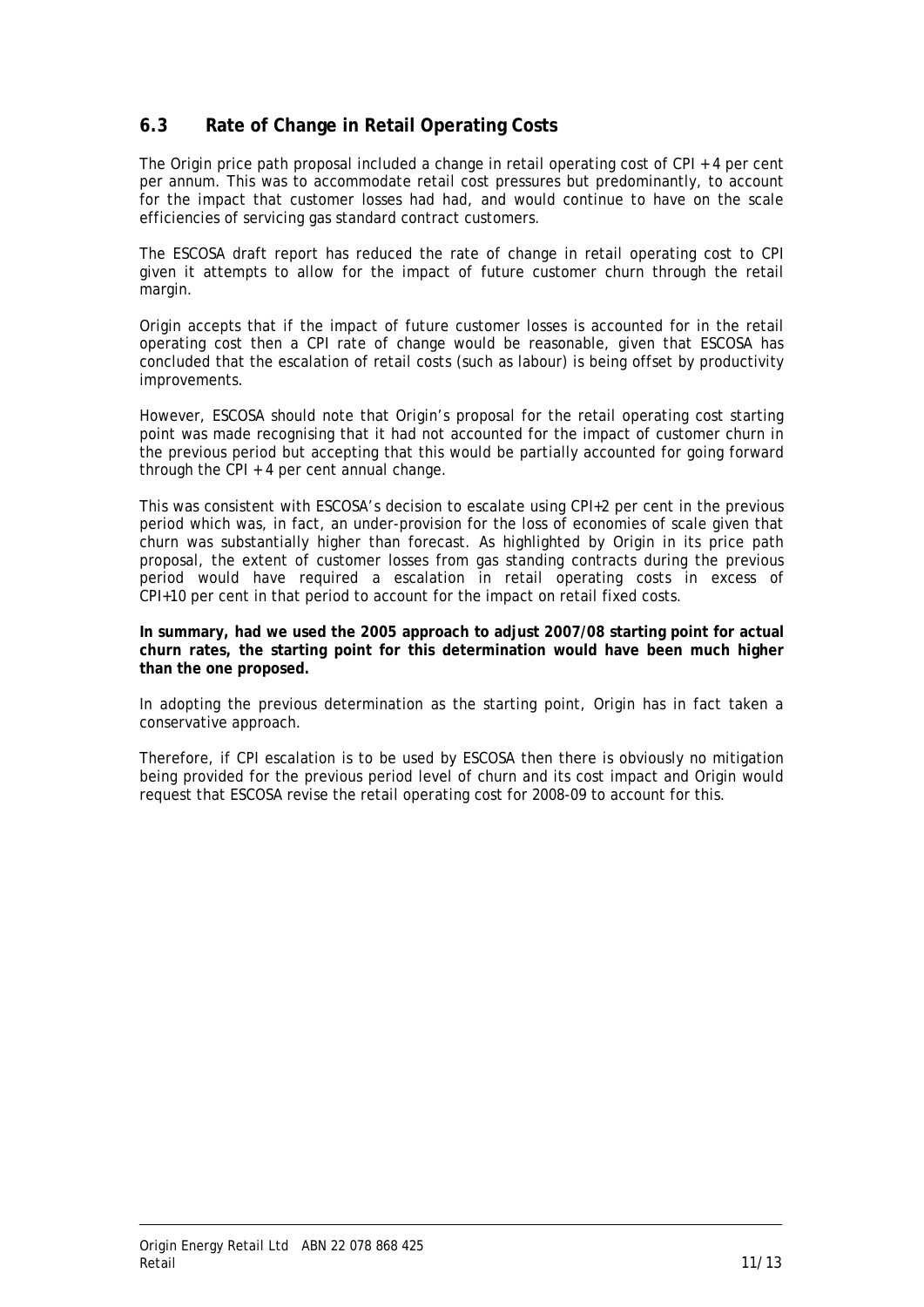# <span id="page-14-0"></span>**7. Retail Margin**

Origin's price path proposal included a retail margin of 13 per cent on controllable costs, predominantly to account for the prepayment terms for Envestra's network charges and to ensure a base margin on gas sales of 5 per cent with additional allowance for prepayment working capital. Origin has noted previously that this pre-payment cycle creates an additional cost that is not incurred in the electricity market and applies only to the SA gas market.

The ESCOSA draft report has concluded the following regarding the appropriate retail margin for gas standing contract customers:

- that it is ESCOSA's intent to provide a 10 per cent margin on controllable cost and it can only acknowledge that this will result in a lower margin on sales revenue of 4 per cent when compared to its electricity decision of 5 per cent;
- that the retail margin should be uplifted to 12.4 per cent to account for the additional working capital required because of the gas distribution payment terms; and
- that attributing a value of \$28.11 to gas customers and using bottom-up approach to calculating retail margin would provide a retail margin of 13.05 per cent; and
- given the bottom up approach uses unverified data, they have taken all factors into account and only approved a retail margin of 12 per cent of controllable cost.

Origin does not believe that the ESCOSA decision is appropriate.

Quite simply, ESCOSA has not provided Origin adequate compensation for loss of scale or customer acquisition costs. It has utilised a bottom-up approach to retail margin with a value given to standing gas customers so that theoretically, customer acquisition cost cannot be included in retail cost. However, it is clear that the customer value that has been used is substantially reduced and not reasonable.

ESCOSA has obtained the \$28.11 value for gas customers by using the ratio of IPART's \$210 acquisition cost estimate to electricity customers' profitability and applying this to the ESCOSA estimate of the profit from gas customers.

Apart from the circularity of this calculation given that ESCOSA fundamentally sets the profit level on gas customers depending on their decision, it is obvious that this customer value estimate is not reasonable and does not accord with any analysis of the cost of acquiring customers or their true value. Origin is happy to provide evidence of this from both regulatory decisions and actual market sales of customers.

The disparity in the margin calculation is patently clear when you consider that ESCOSA's draft report has stated that the 10 per cent margin on controllable cost should be increased to account for the gas prepayment terms and this would result in a retail margin calculation of 12.4 per cent. ESCOSA's attempt at taking into account customer acquisition costs must therefore only increases the retail margin by 0.6 per cent. This by itself is unsatisfactory and is a result of using the retail margin calculation to assess retailer return given prepayment costs and customer churn, the result being a confusion of both.

However, to compound the issue, ESCOSA then reduces the margin to 12 per cent in their draft report, a margin below the 12.4 per cent which they had calculated as that required to account for only the aforementioned prepayment terms for gas distribution on its own.

The result is unacceptable in terms of the aggregate assessment of Origin's retailing costs and Origin recommends that ESCOSA revisit their retail margin analysis and: